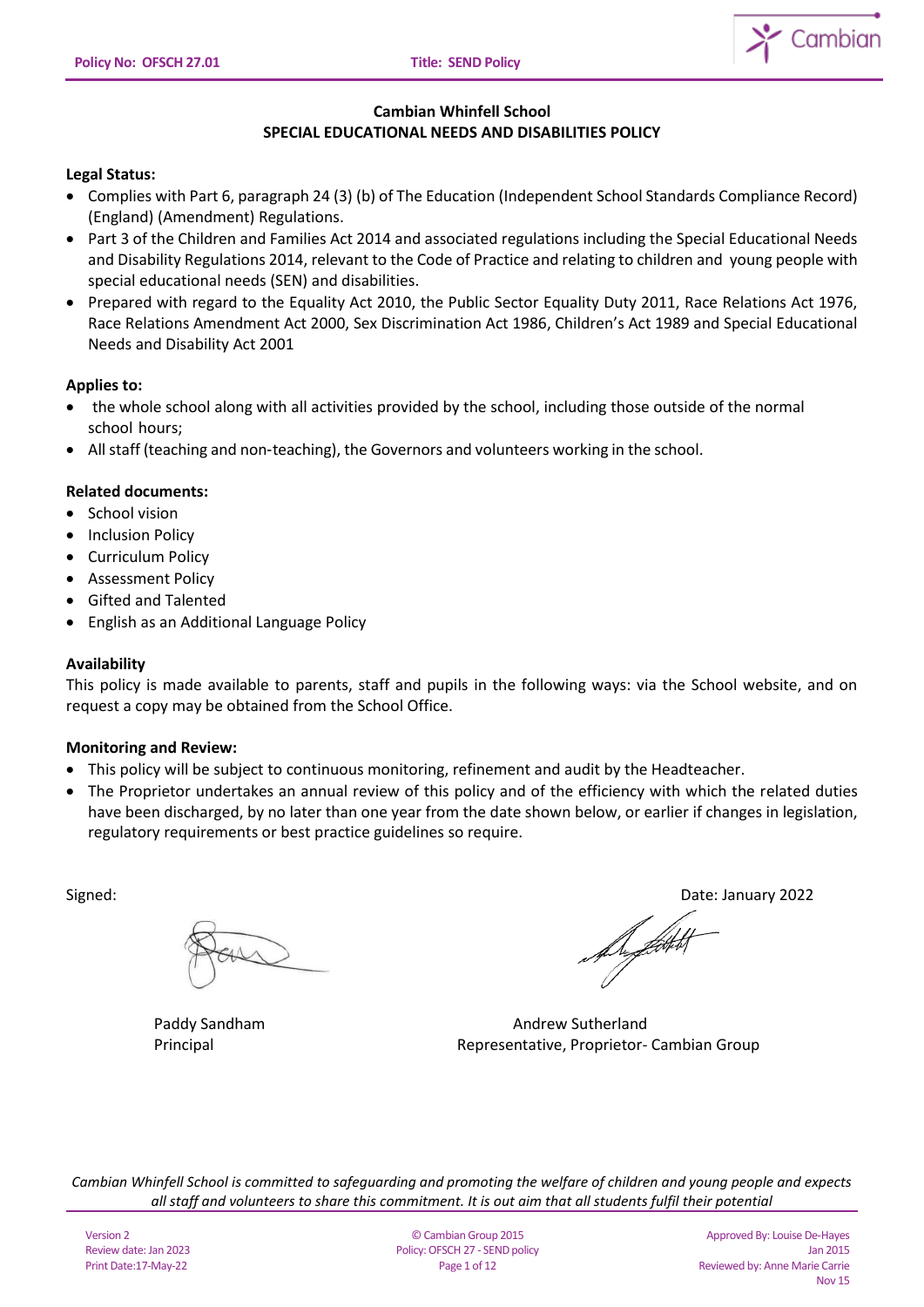

## **Principles**

The school aims to identify pupils with Special Educational Needs (SEN) at the earliest opportunity and offer appropriate provision. Our School seeks to offer pupils with Special Educational Needs full access to a broad and balanced curriculum. There is a whole school approach, which involves all staff, in understanding how children learn and supporting pupils with Special Educational Needs. All peripatetic staff are made aware of each pupil's needs. All staff have a responsibility to differentiate lessons to cater for individual learning needs. Parents/guardians and pupils will be involved fully in the process of the planning and delivery of support. It is the policy of Our School that pupils who have been accepted into the school will be offered appropriate support to enable them to access the curriculum effectively and fulfil their potential. We are an inclusive school, determined to meet the needs of all our pupils. Our school has a clear approach to identifying and responding to SEN. We recognise the benefits of early identification – identifying need at the earliest point and then making effective provision improves long-term outcomes for the child or young person. All our pupils will have access to a broad and balanced curriculum. The National Curriculum Inclusion Statement states that teachers will set high expectations for every pupil, whatever their prior attainment. Teachers at our school will use appropriate assessment to set targets which are deliberately ambitious. We will identify potential areas of difficulty will be identified and addressed at the outset. Lessons will be planned to address potential areas of difficulty and to remove barriers to pupil achievement.

By planning in this way, our pupils with SEN and disabilities will be able to study the full national curriculum. The quality of teaching for pupils with SEN, and the progress made by pupils, will be a core part of our school's performance management arrangements and its approach to professional development for all teaching and support staff. School leaders and teaching staff, including the SENCO, will identify any patterns in the identification of SEN, both within our school and in comparison with national data, and use these to reflect on and reinforce the quality of teaching. The identification of SEN will be built into the overall approach to monitoring the progress and development of all pupils.

### **Interpretation**

As part of its commitments under articles 7 and 24 of the United Nations Convention of the Rights of Persons with Disabilities, the UK Government is committed to inclusive education of disabled children and young people and the progressive removal of barriers to learning and participation in mainstream education. The Children and Families Act 2014 secures the general presumption in law of mainstream education in relation to decisions about where children and young people with SEN will be educated and the Equality Act 2010 provides protection from discrimination for disabled people. Independent schools are required to follow the *Special educational needs and disability code of practice: 0 to 25 years: Statutory guidance for organisations who work with and support children and young people with special educational needs and disabilities (DfE and Department for Health: 2014).*

A pupil has SEN where their learning difficulty or disability calls for special educational provision, namely provision different from or additional to that normally available to pupils of the same age. Making higher quality teaching normally available to the whole class is likely to mean that fewer pupils will require such support**.** Within the context of the pupils who might require additional support at our school include:

- pupils with specific learning differences e.g. dyslexia, dyspraxia
- the gifted and talented
- pupils with hearing and/or visual impairment
- pupils with specific physical and medical conditions

The following are quotes from famous dyslexics;

"I see some things clearer than other people do because I have to simplify things to help me and that has helped others." *Richard Branson*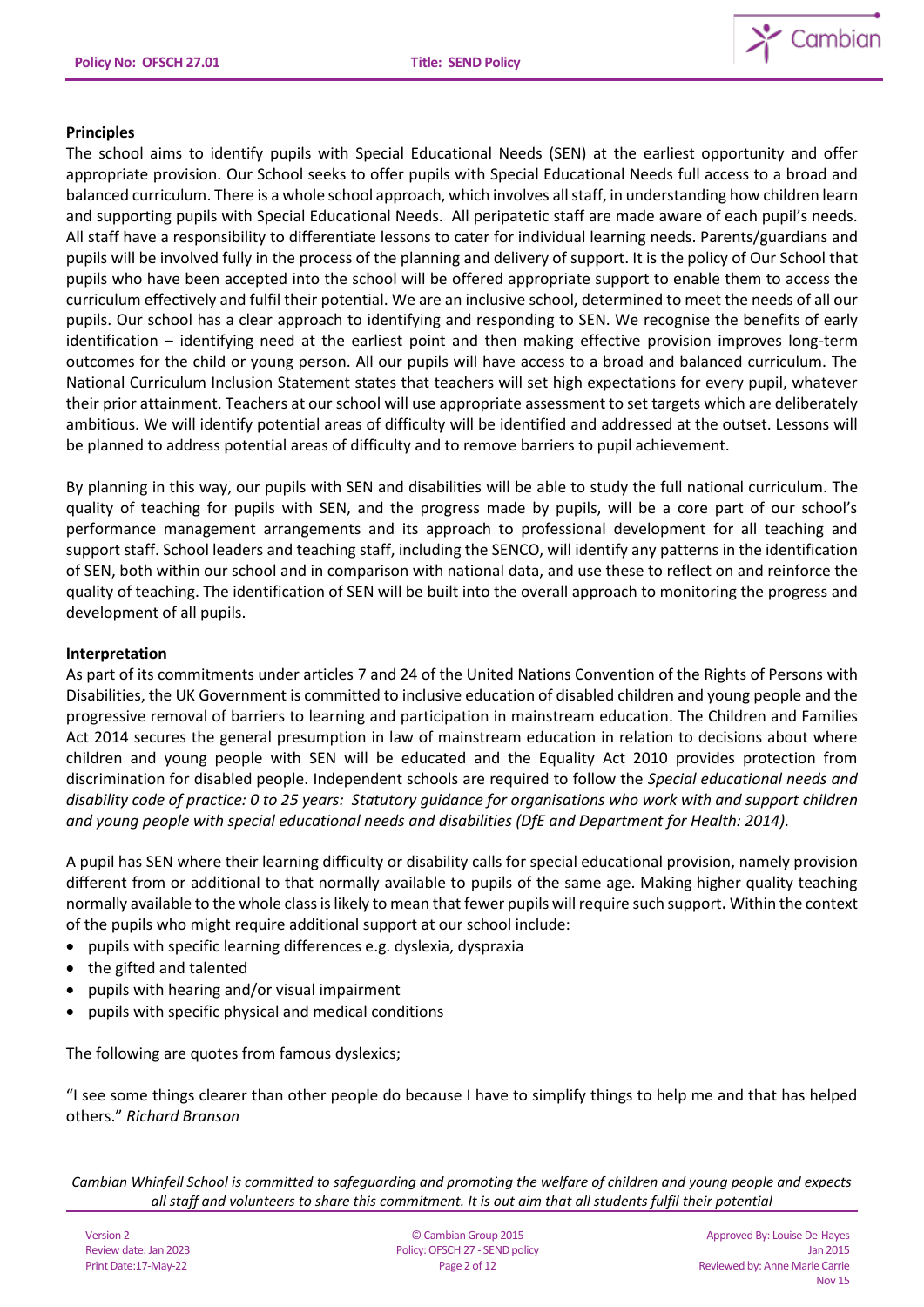

"Writing and spelling were always terribly difficult for me. I was an extraordinarily bad speller and have remained so until this day." *Agatha Christie*

"The secret of getting ahead is getting started." *Agatha Christie*

"If you can dream it, you can do it." *Walt Disney*

"I am not discouraged because every wrong attempt discarded is another step forward." *Thomas Edison*

"Everybody is a genius. But if you judge a fish by its ability to climb a tree, it will live its whole life thinking it's stupid." *Albert Einstein*

"I barely made it through school. I read real slow. But I like to find things that nobody else has found, like a dinosaur egg that has an embryo inside. Well, there are 36 of them in the world, and I found 35." *Dr. John R. Horner (Palaeontologist)*

Our school regularly reviews and evaluates the quality and breadth of the support we can offer or can access for children with SEN or disabilities. We also consider our duties, as they apply to us as an independent school, under The Equality Act 2010. We give careful consideration in advance to what disabled children and young people we can accommodate in our independent school. Our academic and pastoral sub-committee has specific oversight of our school's arrangements for SEN and disability. School leaders will regularly review how expertise and resources used to address SEN can be used to build the quality of whole-school provision as part of their approach to school improvement.

## **Equality Act 2010**

Our school has a duty under the Equality Act 2010 towards individual disabled children and young people. We will make reasonable adjustments, including the provision of auxiliary aids and services for disabled children, to prevent them being put at a substantial disadvantage. We give prior thought to what disabled children and young people might require and what adjustments might need to be made to prevent that disadvantage. Our school has a duty to prevent discrimination, to promote equality of opportunity and to foster good relations.

## **Aims and Objectives**

Our school's Special Educational Needs policy provides a framework for the provision of teaching and support for pupils with learning difficulties. The framework refers to entitlement, access and partnership. Although we aim to make provision for identified Special Educational Needs, it may not always be possible to do so within the school's resources. In such cases the Headteacher and the pupil's parents would be informed. Where a concern has been raised, any special needs or disabilities will be identified at the earliest possible opportunity. The assessment process will involve partnership with all those concerned with the pupil, including parents/carers, teachers and other professionals. The pupil's views will also be sought. The aims of this policy are:

- to create an environment that meets the special educational needs of each pupil;
- to ensure that the special educational needs of pupils are identified, assessed and provided for;
- to make clear the expectations of all partners in the process;
- to identify the roles and responsibilities of staff in providing for pupil's special educational needs;
- to enable all pupils to have full access to all elements of the school curriculum;
- to ensure that parents are able to play their part in supporting their pupil's education;
- to ensure that our pupils have a voice in this process.

In order to meet these aims, our objectives are**:** 

- to ensure pupils with learning needs are identified as early as possible;
- to assess the pupil to identify specific areas of difficulty;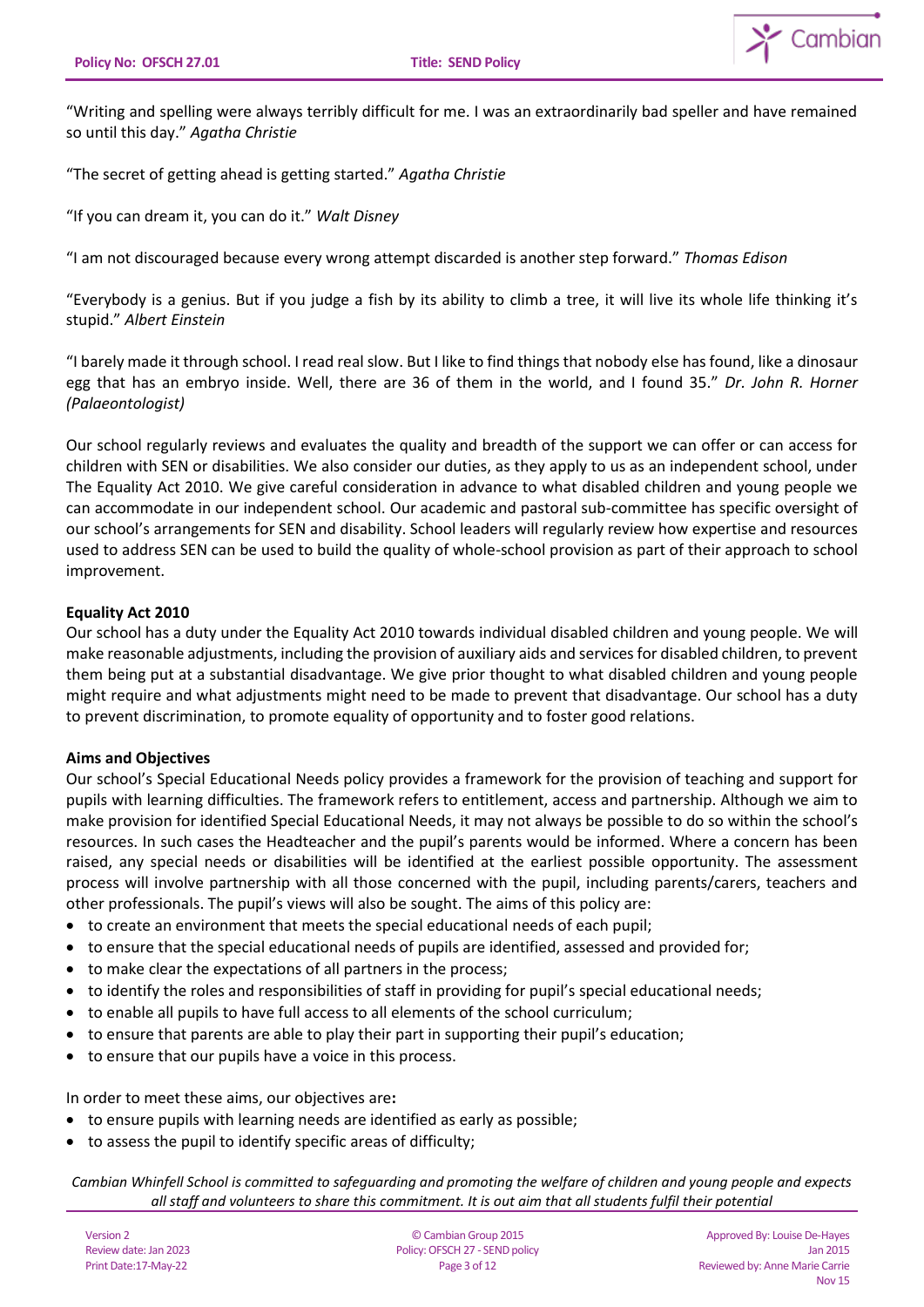

- to ensure all peripatetic staff are aware of the pupil's needs and are able to meet those needs within the school setting;
- to ensure pupils' records include information relating to their individual needs, interventions and outcomes;
- to assist staff in modifying curriculum to meet the pupil's needs within the classroom and provide training programmes when required;
- to ensure that no pupil with learning needs or disability is discriminated against on the basis of his/her disability;
- to work in partnership with parents, guardians and the pupil themselves in providing appropriate support and advice.

# **Admission Arrangements**

Pupils entering the school will normally have a baseline assessment. This includes English, Mathematics and Cognitive Abilities. If a pupil has already been identified as having learning needs, relevant reports should be brought to the family interview. If necessary the SENCo or a member of the SEND team will meet the pupil and talk to parents. Pupils are admitted to the school at the discretion of the Headteacher. Pupils with additional needs will be admitted if the school can offer appropriate support. However, every effort will be made to accommodate a pupil with Learning Needs.

# **Special Educational Needs Co-ordinator (SENCo)** *Also please refer to the SENCo job description.*

The Principal has appointed a co-ordinator for special educational needs known as a Special Education Needs Coordinator (SENCo). There is also a multi-disciplinary team in place consisting of educational psychologist, assistant psychologist, occupational therapist and speech and language therapist. It is the responsibility of the SENCo to coordinate implementation of strategies developed by the MDT team and the Special Educational Needs Policy. The SENCO who has an important role to play in determining the strategic development of SEN policy and provision in our school has day-to-day responsibility for the operation of SEN policy and co-ordination of specific provision made to support individual pupils with SEN, including those who have EHC plans.

The SENCO:

- provides professional guidance to colleagues and will work closely with staff, parents and other agencies
- will be aware of the provision in the Local Offer and be able to work with professionals providing a support role to families to ensure that pupils with SEN receive appropriate support and high quality teaching.
- designs and monitors the personal learning plans;
- oversees the records for all pupils with special educational needs;
- liaises with and advises fellow staff;
- liaises with parents of pupils;
- works with external agencies, professionals and specialist tutors as appropriate;
- monitors Individual Development Plans, as and when required;
- support staff in developing strategies to meet effectively the learning needs of all pupils at our school;
- Provides high quality training for teachers and LSAs to support pupils well-being.

## **Learning Support Assistants (LSA)**

We also use LSAs who are timetabled termly to work with various pupils either individually or in the classroom. Teachers and LSAs hold regular weekly meetings to discuss pupils learning and to plan next steps. This includes which children will be focused on and allow time for both staff and LSAs to plan provision and differentiation for those children to ensure that they extend their learning beyond the completion of work. We believe that good collaboration between teachers and support staff is essential to ensure maximum progress for our pupils. As part of inclusion we believe that pupils should receive assistance with their peers within their classrooms, therefore as much as possible the majority of our pupils receive assistance during normal lesson times within their normal classroom setting in order that they can access the curriculum along with the rest of their class.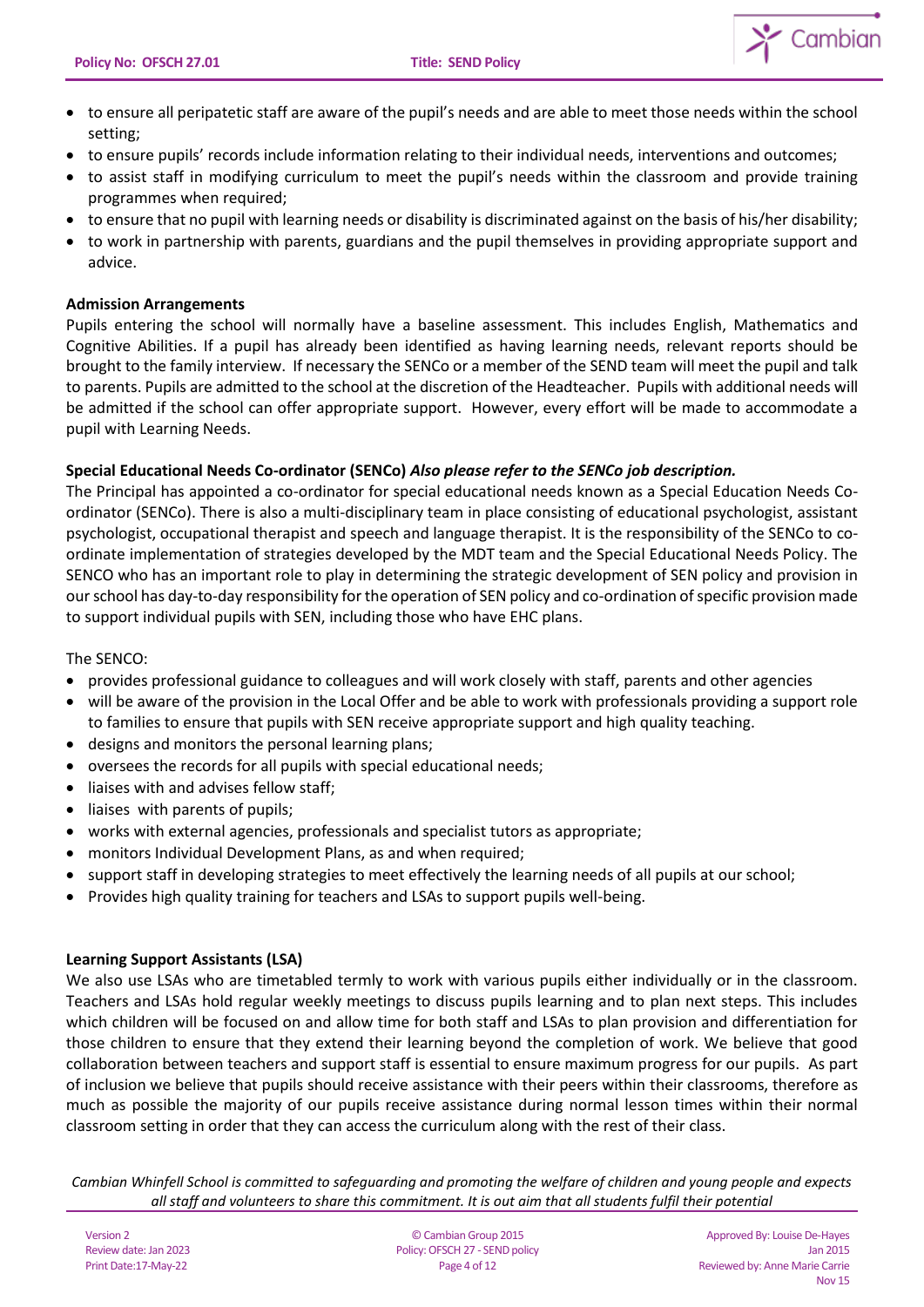

# **What Cambian Whinfell School does**

In practical situations of our school we do what is necessary to enable children and young people to develop, learn, participate and achieve the best possible outcomes. Our school recognises emerging difficulties arising with young people and respond promptly. We understand parents know their children best and we place stress great importance when parents express concerns about their child's development. We listen to and address any concerns raised by children themselves.

The model of action and intervention in our school, a graduated approach to help children who have Special Educational Needs. Our approach recognises that there is a continuum of special educational needs and that. Where necessary, increasing specialist expertise should be brought to bear on the difficulties that a child or young person may be experiencing. We are following the current guidance for by using this graduated approach (which replaces School Action and School Action Plus) to identify and support our children with Special Educational Needs. In our school, the graduated approach is led and co-ordinated by the SENCO. Where we identify a child as having SEN in our school, we take action to remove barriers to learning and put effective special educational provision in place. The support provided takes the form of a four-part cycle through which earlier decisions and actions are revisited, refined and revised with a growing understanding of the pupil's needs and of what supports the pupil I making good progress and securing good outcomes. This is known as the graduated approach. It draws upon more detailed approaches, more frequent review and more specialist expertise in successive cycles in order to match interventions to the SEN of children and young people.

Where a child who has an Education, Health and Care (EHC) Plan needs joins ourschool, we will always consult with parents and, where appropriate, the Local Authority to ensure that the required curriculum is provided for as set out in the Education, Health and Care (EHC) Plan, including the full National Curriculum if this is specified. We will also co-operate with the Local Authority to ensure that relevant reviews, including the annual review, are carried out as required by regulation and best practice. The school will make reasonable adjustments to meet the needs of children with an EHC Plan. Any additional services that are needed to meet the requirements of the EHC Plan or additional services such as dyslexic tuition will be subject to charge. This will be either directly to the parents, or the Local Authority if they are responsible for the fees and our school is named in the Education, Health and Care (EHC) Plan.

We have arrangements in place to support children with SEN or disabilities. We have developed a clear approach to identifying and responding to SEN. We recognise the benefits of early identification, identifying need at the earliest point, and then making effective provision, improves long-term outcomes for children. We have a focus on inclusive practice and removing barrier to learning, therefore special educational provision in our school is underpinned by high quality teaching which is differentiated and personalised, and is compromised by anything less. It is our aim to know precisely where children with SEN are in their learning and development. We:

- ensure decisions are informed by the insights of parents and those of children themselves;
- have high ambitions and set stretching targets for them;
- track their progress towards these goals;
- keep under review the additional or different provision that is made for them;
- promote positive outcomes in the wider areas of personal and social development, and
- ensure that the approaches used are based on the best possible evidence and are having the required impact on progress.

Teachers are responsible and accountable for the progress and development of the pupils in their class, including where pupils access support from teaching assistants or specialist staff. High quality teaching, differentiated for individual pupils, is the first step in responding to pupils who have or may have SEN. Additional intervention and support cannot compensate for a lack of good quality teaching. Our school will regularly and carefully review the quality of teaching for all of our pupils, including those at risk of underachievement. This includes reviewing and, where necessary, improving, teachers' understanding of strategies to identify and support vulnerable pupils and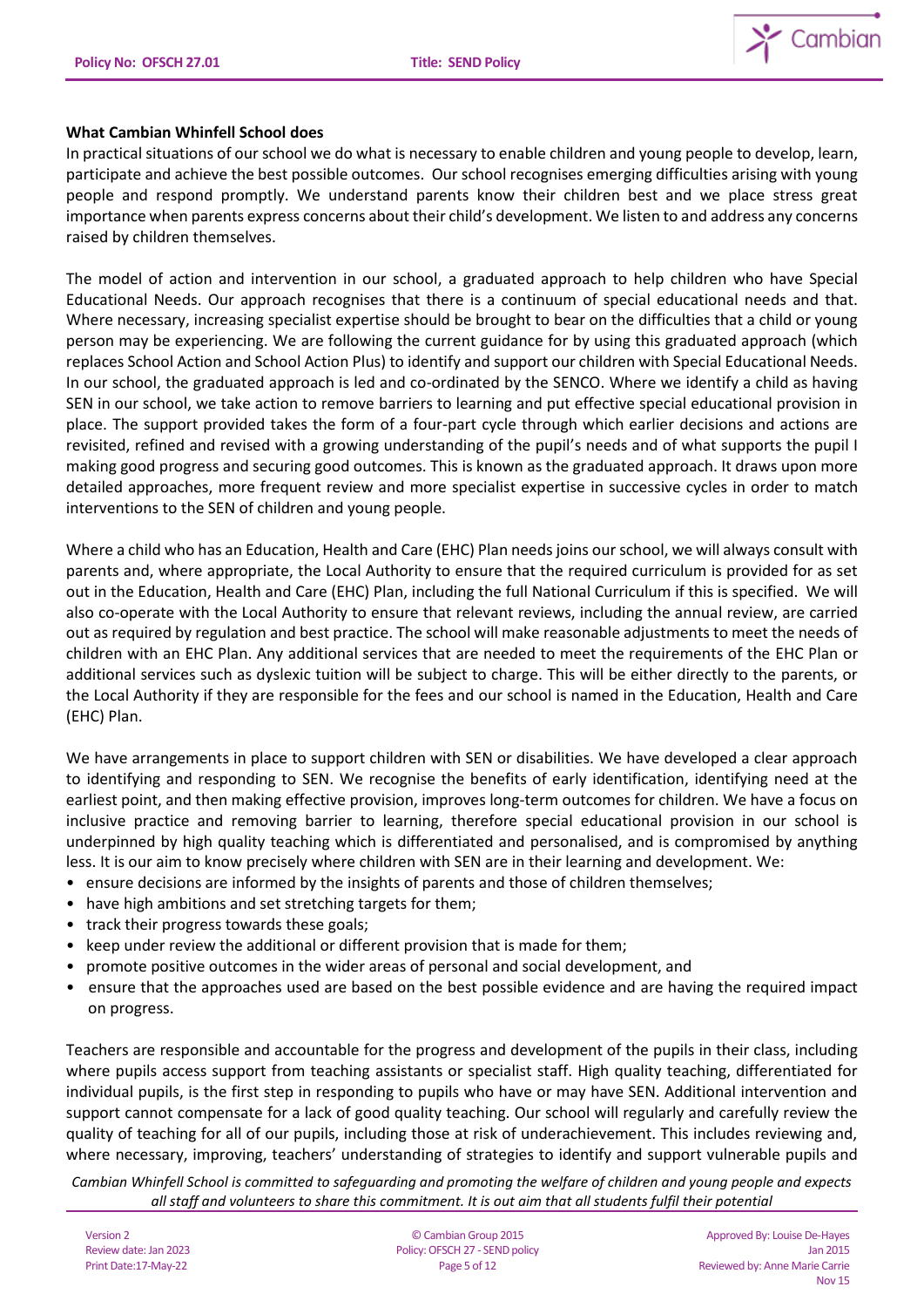

their knowledge of the SEN most frequently encountered. In deciding whether to make special educational provision, the teacher and school SENCO will consider all of the information gathered from within our school about the pupil's progress, alongside national data and expectations of progress. This will include high quality and accurate formative assessment, using effective tools and early assessment materials. For higher levels of need, our school will have arrangements in place to draw on more specialised assessments from external agencies and professionals.

This information gathering will include an early discussion with the pupil and their parents. These early discussions with parents will be structured in such a way that they develop a good understanding of the pupil's areas of strength and difficulty, the parents' concerns, the agreed outcomes sought for the child and the next steps. A short note of these early discussions will be added to the pupil's record on our school information system and given to the parents. Furthermore we will also tell parents and young people about the local authority's information, advice and support service. Consideration of whether special educational provision is required will start with the desired outcomes, including the expected progress and attainment and the views and wishes of the pupil and their parents. This will then help determine the support that is needed and whether it can be provided by adapting our school's core offer or whether something different or additional is required. However where support is provided, a clear date for reviewing progress will be set and the parent, pupil and teaching staff will each be clear about how they will help the pupil attain the expected outcomes. The overriding purpose of this early action is to help the pupil achieve the identified outcomes and remove any barriers to learning. Where it is decided that a pupil does have SEN, the decision will be recorded in our school records and the pupil's parents must be formally informed that special educational provision is being made

## **Use of data and record keeping**

Our school has developed its own approach to record keeping in line with the requirements of the Data Protection Act 1998. The provision made for pupils with SEN will be recorded accurately and kept up to date. As part of any inspection, both Ofsted and ISI will expect to see evidence of pupil progress, a focus on outcomes and a rigorous approach to the monitoring and evaluation of any SEN support provided. Ofsted and ISI publish more detail about their expectations in their inspection guidelines. Our school will particularly record details of additional or different provision made under SEN support. This will form part of regular discussions with parents about the child's progress, expected outcomes from the support and planned next steps. They will ensure that they have accurate information to evidence the SEN support that has been provided over the pupil's time in the school, as well as its impact. A local authority that is considering or is carrying out an assessment of the pupil's needs will wish to review such information. We use our information system to monitor the progress and development of all pupils. Details of SEN, outcomes, teaching strategies and the involvement of specialists will be recorded as part of this overall approach. Our school will readily share this information with parents. It will be provided in a format that is accessible (for example, a note setting out the areas of discussion following a regular SEN support meeting or tracking data showing the pupil's progress together with highlighted sections of a provision map that enables parents to see the support that has been provided).

#### **Improving outcomes: high aspirations and expectations for children and young people with SEN in our school**

All children and young people are entitled to an education that enables them to make progress so that they can:

- achieve their best;
- become confident individuals living fulfilling lives, and
- make a successful transition into adulthood, whether into employment, further or higher education or training

Our school will identify and address the SEN of the pupils that we support. Our school must:

- use our best endeavours to make sure that a child with SEN gets the support they need this means doing everything our school can to meet children and young people's SEN;
- ensure that children and young people with SEN engage in the activities of our school alongside pupils who do not have SEN;
- *Cambian Whinfell School is committed to safeguarding and promoting the welfare of children and young people and expects all staff and volunteers to share this commitment. It is out aim that all students fulfil their potential* • designate a teacher to be responsible for co-ordinating SEN provision – the SEN co-ordinator, or SENCO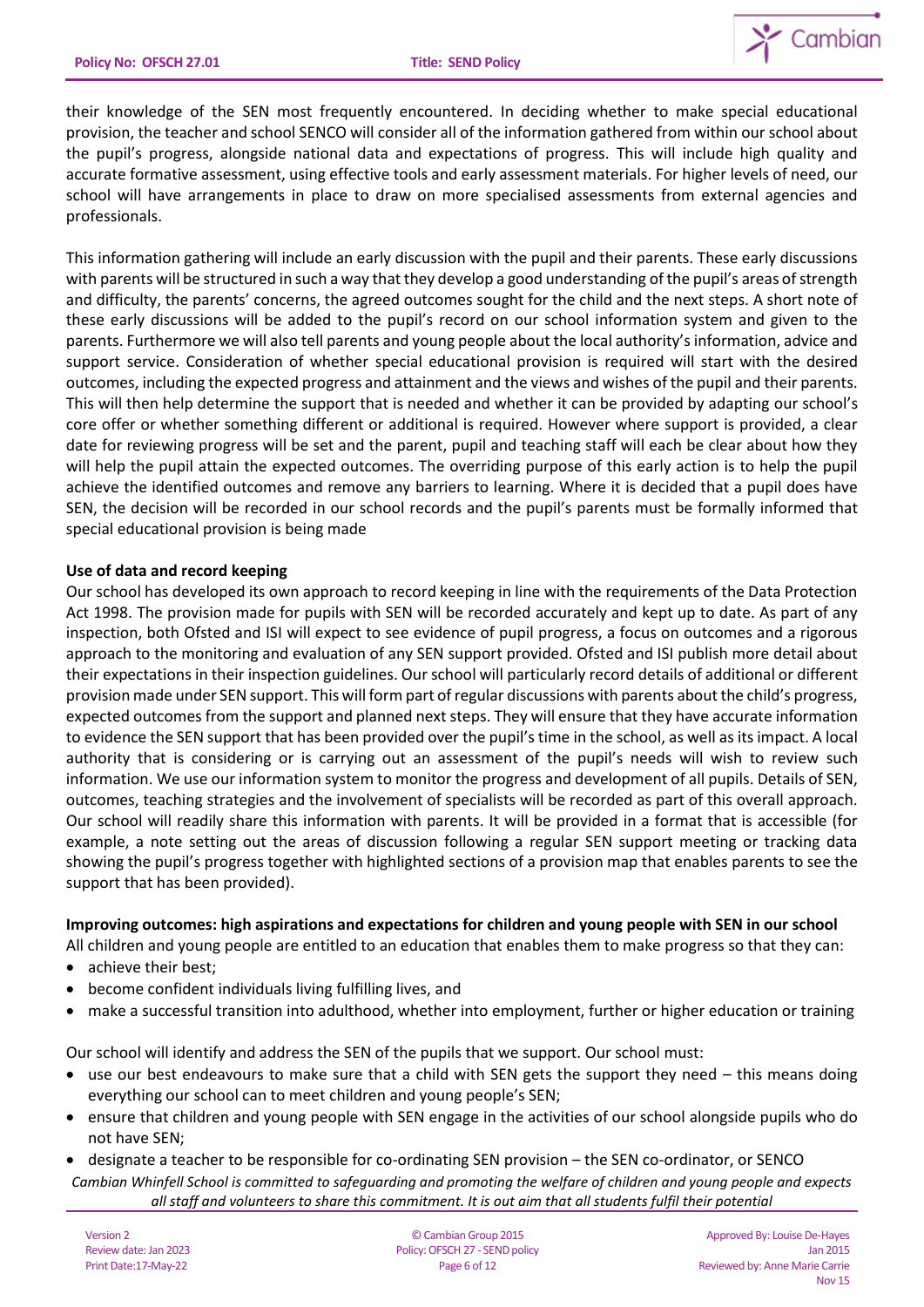

- inform parents when they are making special educational provision for a child;
- prepare an SEN information report and our arrangements for the admission of disabled children, the steps being taken to prevent disabled children from being treated less favourably than others in our school, the facilities provided to enable access to our school for disabled children and our accessibility plan showing how we plan to improve access progressively over time.

## **Identification of Pupils with Special Educational Needs and Disabilities**

The identification of SEN will be built into the overall approach to monitoring the progress and development of all pupils. The quality of teaching for pupils with SEN, and the progress made by pupils, will be a core part of our school's performance management arrangements and its approach to professional development for all teaching and support staff. School leaders and teaching staff, including the SENCO, will identify any patterns in the identification of SEN, both within our school and in comparison with national data, and use these to reflect on and reinforce the quality of teaching. All our pupils will have access to a broad and balanced curriculum. The National Curriculum Inclusion Statement states that teachers will set high expectations for every pupil, whatever their prior attainment. Teachers at Cambian Whinfell School will use appropriate assessment to set targets which are deliberately ambitious. We will identify potential areas of difficulty will be identified and addressed at the outset. Lessons will be planned to address potential areas of difficulty and to remove barriers to pupil achievement. By planning in this way, our pupils with SEN and disabilities will be able to study the full national curriculum. Where a pupil is identified as having SEN, our school will take action to remove barriers to learning and put effective special educational provision in place. This SEN support will take the form of a four-part cycle through which earlier decisions and actions are revisited, refined and revised with a growing understanding of the pupil's needs and of what supports the pupil in making good progress and securing good outcomes. This is known as the graduated approach. It draws on more detailed approaches, more frequent review and more specialist expertise in successive cycles in order to match interventions to the SEN of children and young people.

The identification of pupils with special educational needs and disabilities can be:

- on entry when specific needs are identified and recorded as part of the entrance/transition process;
- by staff recognition of a pupil whom they perceive as having difficulties or specific needs in their particular curriculum area;
- by staff referring a pupil who is experiencing emotional/behavioural problems;
- through discussion with external professionals such as. doctors, counsellors, therapists and also
- through concern expressed by parents (recorded on the parental meeting record form).

Our school will assess each pupil's current skills and levels of attainment on entry, building on information from previous settings and key stages where appropriate. At the same time, we will consider evidence that a pupil may have a disability under the Equality Act 2010 and, if so, what reasonable adjustments may need to be made for them. Class and subject teachers, supported by the senior leadership team, will make regular assessments of progress for all pupils. These assessments will seek to identify pupils making less than expected progress given their age and individual circumstances. This can be characterised by progress which:

- is significantly slower than that of their peers starting from the same baseline
- fails to match or better the child's previous rate of progress
- fails to close the attainment gap between the child and their peers
- widens the attainment gap

It can include progress in areas other than attainment – for instance where a pupil needs to make additional progress with wider development or social needs in order to make a successful transition to adult life. The first response to such progress will be high quality teaching targeted at their areas of weakness. Where progress continues to be less than expected the class or subject teacher, working with the SENCO, will assess whether the child has SEN. While informally gathering evidence (including the views of the pupil and their parents) our school will not delay in putting in place extra teaching or other rigorous interventions designed to secure better progress,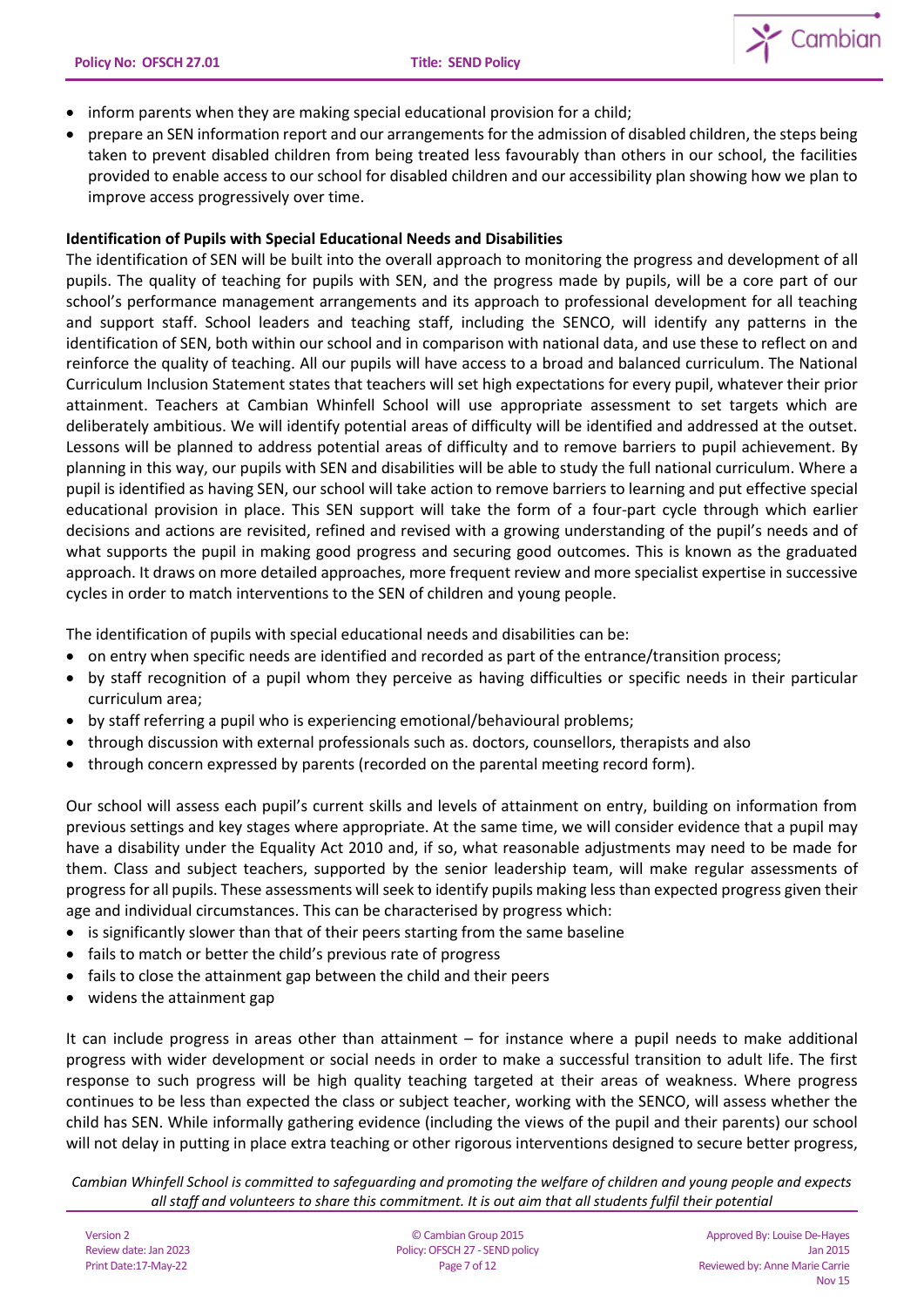

where required. The pupil's response to such support can help identify their particular needs. For some children, SEN can be easily identified at an early age. However, for other children and young people difficulties become evident only as they develop. All those who work with children and young people will be alert to emerging difficulties and respond early. In particular, parents know their children best we place great importance when parents express concerns about their child's development. Additionally we will also listen to and address any concerns raised by children and young people themselves.

Our school will always be alert to other events that can lead to learning difficulties or wider mental health difficulties, such as bullying or bereavement. Such events will not always lead to children having SEN but it can have an impact on well-being and sometimes this can be severe. Cambian Whinfell School will ensure that we make appropriate provision for a child's short-term needs in order to prevent problems escalating. Where there are longlasting difficulties our school shall consider whether the child might have SEN. Whilst slow progress and low attainment do not necessarily mean that a child has SEN and will not automatically lead to a pupil being recorded as having SEN, they may be an indicator of a range of learning difficulties or disabilities. Equally, our school will not assume that attainment in line with chronological age means that there is no learning difficulty or disability. Some learning difficulties and disabilities occur across the range of cognitive ability and, left unaddressed may lead to frustration, which may manifest itself as disaffection, emotional or behavioural difficulties.

Identifying and assessing SEN for children or young people whose first language is not English requires particular care. Our school will look carefully at all aspects of a child or young person's performance in different areas of learning and development or subjects to establish whether lack of progress is due to limitations in their command of English or if it arises from SEN or a disability. However difficulties related solely to limitations in English as an additional language are not classed as SEN. When reviewing and managing special educational provision the broad areas of need and support our school will review how well-equipped we are to provide support across these areas. This gives an overview of the range of needs that will be planned for. The purpose of identification is to work out what action we will need to take, and crucially not to fit a pupil into a category. In practice we recognise individual children or young people often have needs that cut across all these areas and their needs may change over time. For instance speech, language and communication needs can also be a feature of a number of other areas of SEN, and children and young people with an Autistic Spectrum Disorder (ASD) may have needs across all areas, including particular sensory requirements. A detailed assessment of need will ensure that the full range of an individual's needs is identified, not simply the primary need. The support provided to an individual will always be based on a full understanding of their particular strengths and needs and seek to address them all using well-evidenced interventions targeted at their areas of difficulty and where necessary specialist equipment or software.

Children and young people with speech, language and communication needs (SLCN) have difficulty in communicating with others. This may be because they have difficulty saying what they want to, understanding what is being said to them or they do not understand or use social rules of communication. The profile for every child with SLCN is different and their needs may change over time. They may have difficulty with one, some or all of the different aspects of speech, language or social communication at different times of their lives. Children and young people with ASD, including Asperger's Syndrome and Autism, are likely to have particular difficulties with social interaction. They may also experience difficulties with language, communication and imagination, which can impact on how they relate to others. Support for learning difficulties may be required when children and young people learn at a slower pace than their peers, even with appropriate differentiation. Learning difficulties cover a wide range of needs. .Specific learning difficulties (SpLD), affect one or more specific aspects of learning. This encompasses a range of conditions such as dyslexia, dyscalculia and dyspraxia.

#### **Assess**

In identifying a child as needing provision which is 'additional to and different from' other learners in the same class, the class teacher, working with the school SENCO, will carry out a clear analysis of the pupil's needs. Before

*Cambian Whinfell School is committed to safeguarding and promoting the welfare of children and young people and expects all staff and volunteers to share this commitment. It is out aim that all students fulfil their potential*

Version 2 Review date: Jan 2023 Print Date:17-May-22

© Cambian Group 2015 Policy:OFSCH 27 - SEND policy Page 8 of 12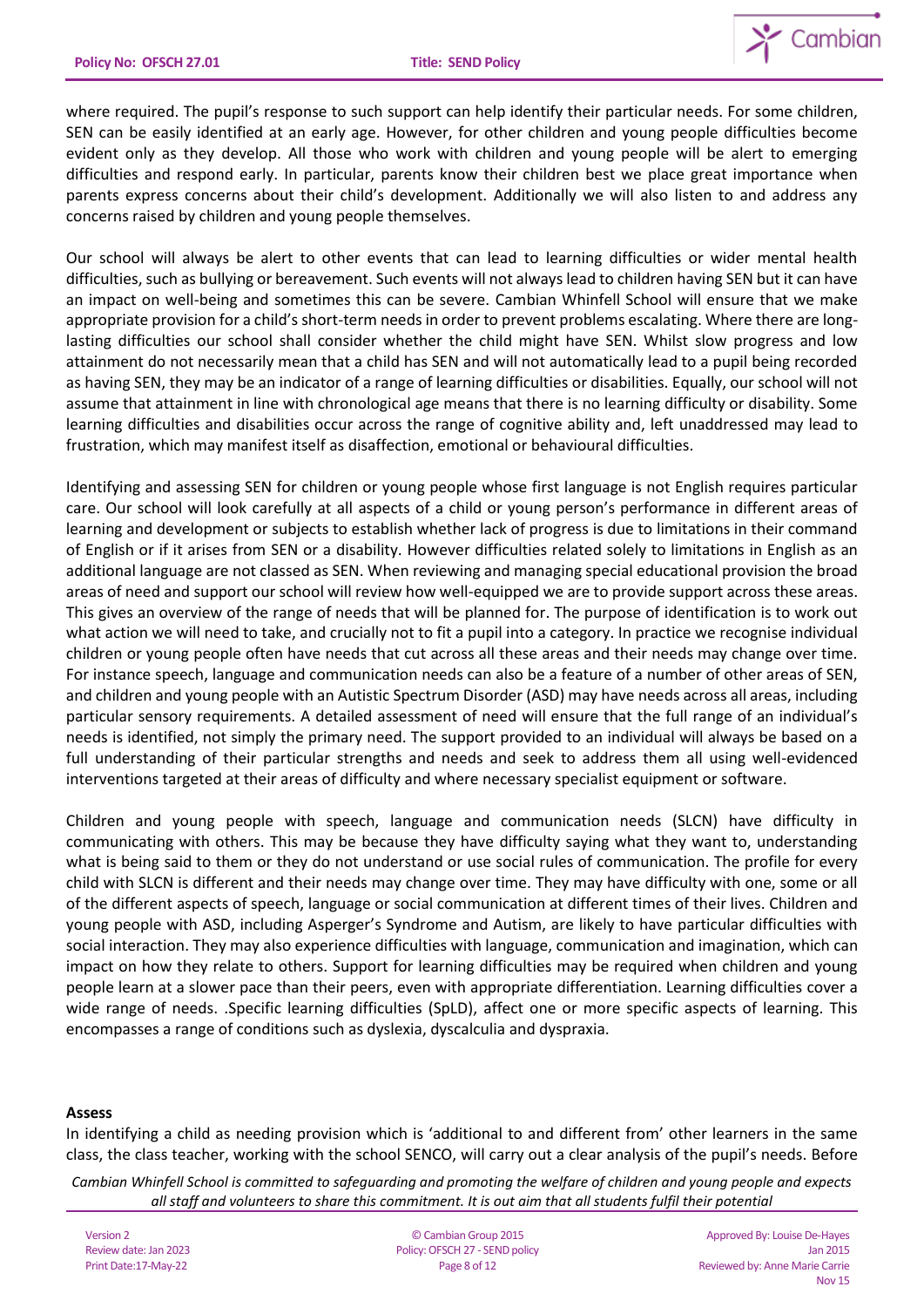

provision is planned for, expected individualised outcomes will be identified. This will draw on the teacher's assessment and experience of the pupil, their previous progress and attainment, as well as information from our school's core approach to pupil progress, attainment, and behaviour. It will also draw on other subject teachers' assessments where relevant, the individual's development in comparison to their peers and national data, the views and experience of parents, the pupil's own views and, if relevant, advice from external support services. Our school will take seriously any concerns raised by a parent. These will be recorded and compared to the school's own assessment and information on how the pupil is developing. This assessment will be reviewed regularly. This will help ensure that our support and intervention are tailored to need, barriers to learning are identified and overcome, and that a clear picture of the interventions put in place and their effect is developed. For some types of SEN, the way in which a pupil responds to an intervention can be the most reliable method of developing a more accurate picture of need.

### **Plan**

When our school has decided to provide a pupil with SEN support, we will then formally update our SEND register and notify parents, although parents will have already been involved in forming the assessment of needs as outlined above. The teacher and the SENCO will agree in consultation with the parent and the pupil the adjustments, interventions and support to be put in place, as well as the expected impact on progress, development or behaviour, along with a clear date for review. All teachers and support staff who work with the pupil will be made aware of their needs, the outcomes sought, the support provided and any teaching strategies or approaches that are required. This will also be recorded on our school's information system. The support and intervention provided will be selected to meet the outcomes identified for the pupil, based on reliable evidence of effectiveness, and will be provided by staff with sufficient skills and knowledge. Parents will be fully aware of the planned support and interventions and, where appropriate, plans will seek parental involvement to reinforce or contribute to progress at home.

### **Do**

The class or subject teacher will remain responsible for working with the child on a daily basis. Where the interventions involve group or one-to-one teaching away from the main class or subject teacher, they will still retain responsibility for the pupil. They will work closely with any teaching assistants or specialist staff involved, to plan and assess the impact of support and interventions and how they can be linked to classroom teaching. The school SENCO will support the class or subject teacher in the further assessment of the child's particular strengths and weaknesses, in problem solving and advising on the effective implementation of support. Within the graduated approach a programme of intervention and support will be implemented. If this does not enable the child to make satisfactory progress, the SENCO seeks advice from external agencies, which may include an educational psychologist report. Teachers are responsible for tracking each pupil's progress in Literacy and/or Numeracy throughout their time at our school.

#### **Review**

The effectiveness of the support and interventions and their impact on the pupil's progress will be reviewed in line with the agreed date. The impact and quality of the support and interventions will be evaluated, along with the views of the pupil and their parents. This will feed back into the analysis of the pupil's needs. The class or subject teacher, working with the SENCO, will revise the support in light of the pupil's progress and development, deciding on any changes to the support and outcomes in consultation with the parent and pupil. Parents will have clear information about the impact of the support and interventions provided, enabling them to be involved in planning next steps. Where a pupil has an EHC plan, the local authority must review that plan as a minimum every twelve months.

Within the Assess, Plan, Do and Review cycle, our staff work seamlessly together towards enabling our pupils to reach the outcomes identified during the assessment phase of the process as their learning goals. We make key decisions about the use of the curriculum modifications and interventions are based on whether any chosen additional provision is the best way to move towards the identified outcome.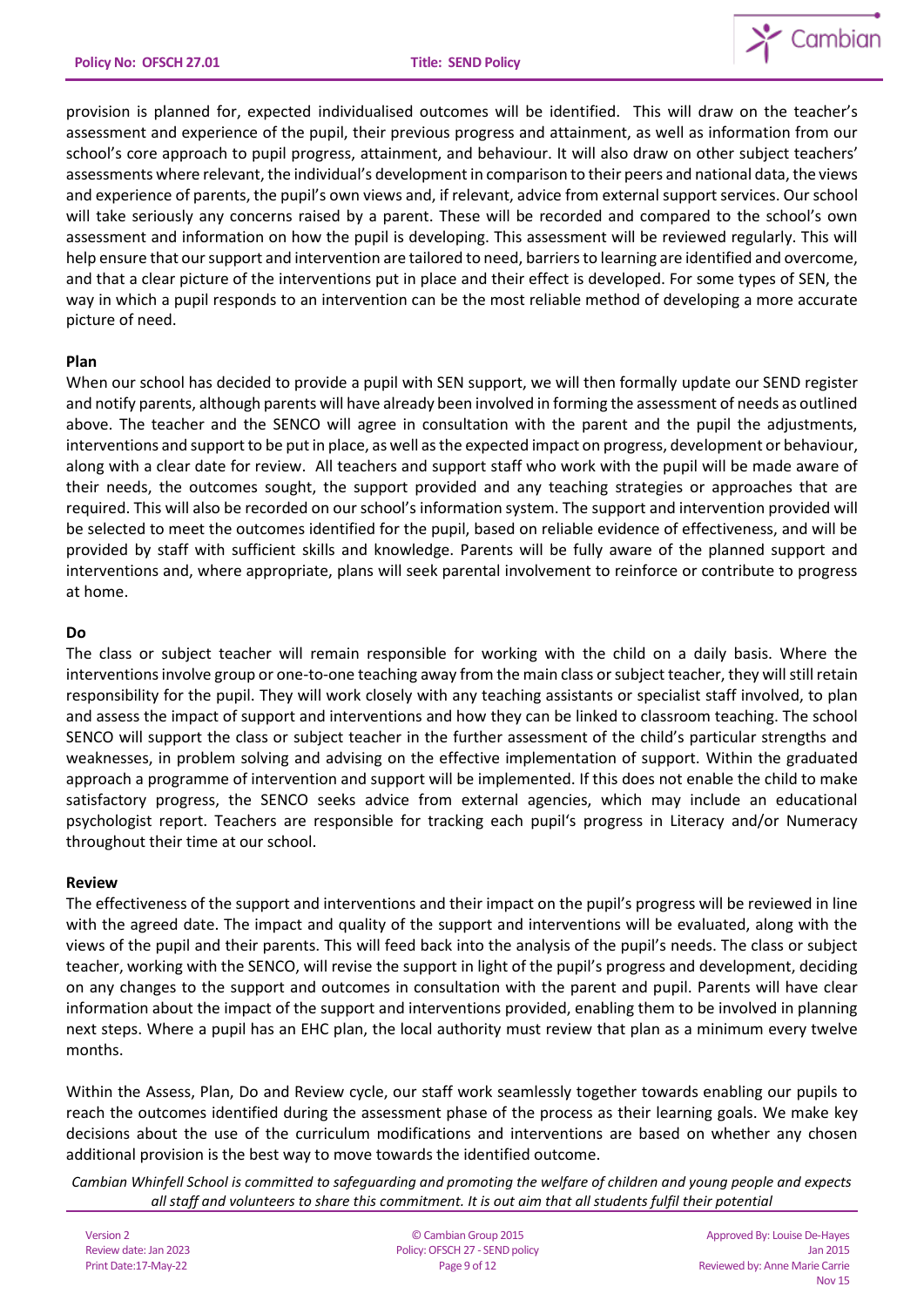

## **Involving Specialists**

Where a pupil continues to make less than expected progress, despite evidence-based support and interventions that are matched to the pupil's area of need, we will consider to begin involving specialists, including those secured by our school itself or from outside agencies. Our school may involve specialists at any point to advise them on early identification of SEN and effective support and interventions. We will always involve a specialist where a pupil continues to make little or no progress or where they continue to work at levels substantially below those expected of pupils of a similar age despite evidence-based SEN support delivered by appropriately trained staff. The pupil's parents will always be involved and consulted in any decision to involve specialists. The involvement of specialists and what was discussed or agreed will be recorded and shared with the parents and teaching staff supporting the child in the same way as other SEN support. Where our assessments have indicated that support from specialist services is required, it is important that children and young people receive it as quickly as possible. Joint commissioning arrangements will seek to ensure that there are sufficient services to meet the likely need in an area. The Local Offer will set out clearly what support is available from different services and how it may be accessed.

## **Provision mapping**

Each term a provision map showing the provision of support currently available within the school is drawn up. Interventions are written up for any additional provision that takes place within the year group. These outline details of the provision that is currently taking place. Teachers monitor the pupil's progress and make note of any improvements that can be made or whether the provision should or is necessary to continue. Children have personal targets they are working towards. These are written and reviewed termly (or more regularly if required) in collaboration with the pupils and the parents. Parents should expect to be informed of the targets set for their child. Targets are discussed with the child who is encouraged to participate in decision making, at an appropriate level about future options. Parents are also participate in decision making, at an appropriate level about future options. All staff who are regularly involved with your child in the School are to be aware of the child's targets. We aim for the targets set to be Targets to be S.M.A.R.T.E.R.

1. Specific

4. Relevant

7. Reviewed.

- 2. Measurable
- 5. Time bound
- 3. Achievable
- 6. Evaluated and

Parents will be encouraged to contribute your own ideas about how your child's needs could be met and what helps the child to learn and will be expected to share with the School success when targets are met at home. Parent(s) should try to attend any meeting called by the School to review the targets with at least one review in the year could coinciding with a parents' evenings Generally, such targets focus on three or four key points and information on how these targets will be worked on and with whom. The targets are distributed to the teachers involved in the pupil's learning and parents of the pupil as soon as they are written and have been agreed by all parties. Care will be taken to avoid the four most common weaknesses in setting targets which are:-

- imprecise terminology (with frequent use of phrases such as 'improved reading', 'increased confidence', 'improved self-esteem`);
- failure to indicate which teachers and subjects would be involved;
- lack of pupil involvement;
- failure to link them with other areas of assessment and recording procedures in the school.

Our experience is that the five most frequent strengths of specific focused targets are:

- based on sound knowledge of the pupil;
- taking account of pupil's strengths and interests;
- stating realistic time scales;
- linked to resources in school;
- involving parents at some stage (either in their setting and/or review).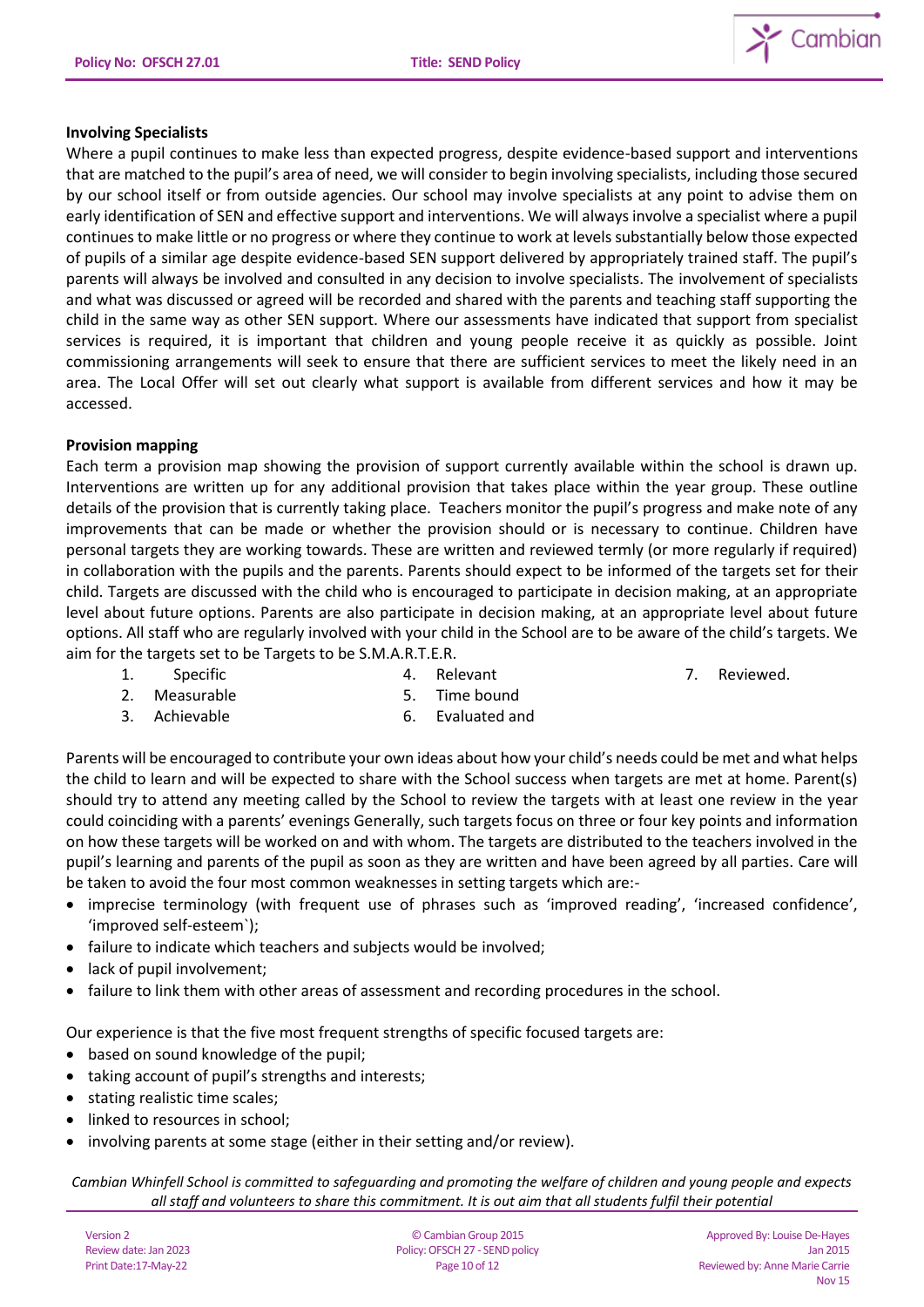

## **Timetabling**

The amount and type of support offered to a pupil is dependent on need. Our school believes that pupils will not be withdrawn from lessons unless it is necessary to do so. Our school believes that pupils with additional needs should spend as much time as possible in the classroom with the most effective teachers and that removal from class should be avoided wherever possible. We believe that all subjects are important to the pupil's development and that every pupil is entitled to a broad and balanced curriculum. Therefore, timetabled lessons should not be sacrificed for support unless entirely necessary. When a pupil needs to be withdrawn for learning support, every effort is made to ensure that a pupil does not miss core curriculum subjects. Their individual strengths are also taken into account in addition to the advice of staff members and parental requests. Some pupils are withdrawn from a second language in order to ensure extra support is given for English and Maths as appropriate. Some support lessons are also delivered at the same time as the timetabled subject following the same lesson objectives but in a smaller group with a smaller range of abilities.

### **Able Pupils**

Occasionally a pupil will stand out from their peers as having exceptional abilities. If the need is considered very different from their peer group, the pupil has special needs. In most cases these special abilities can be nurtured within the classroom by differentiation of the curriculum.

### **Emotional and Behavioural Difficulties**

Our school caters for pupils with mild emotional and behavioural difficulties primarily through effective pastoral care. The school also provides additional support through a designated school counsellor. Pupils also have personcentred development sessions with the SENCo and AP where social and communication issues are addressed.

#### **Access to the Curriculum**

All pupils have an entitlement to a broad and balanced curriculum, which is differentiated to enable them to:

- understand the relevance and purpose of learning activities;
- experience levels of understanding and rates of progress that bring feelings of success and achievement.

Teachers use a range of strategies to meet pupil's special educational needs. Lessons have clear learning objectives; we differentiate work appropriately, and we use assessment to inform the next stage of learning.

Individual Development Plans, which employ a small-steps approach, feature significantly in the provision that we make in the school. By breaking down the existing levels of attainment into finely graded steps and targets, we ensure that pupils experience success. We support pupils in a manner that acknowledges their entitlement to share the same learning experiences that their peers enjoy. We regularly give the pupils opportunity to work in small groups or in a one-to-one situation.

#### **Partnership with parents**

Our school works closely with parents as they obviously have much to contribute to our support for pupils. We inform the parents of any specific intervention, and we share the process of decision-making through regular contact, setting clear outcomes, reviewing progress towards them and discussing the activities and support that will help achieve them during times when they are at home. We will formally meet parents at least once a year at the annual review and more often if they attend PEPs or CLA review meetings. These discussions can build confidence in the actions being taken by the school, but they can also strengthen the impact of SEN support by increasing parental engagement in the approaches and teaching strategies that are being used.

Finally, they can provide essential information on the impact of SEN support outside the school environment and any changes in the pupil's needs. These discussions will be led by the SENCo or Deputy Head who both have good